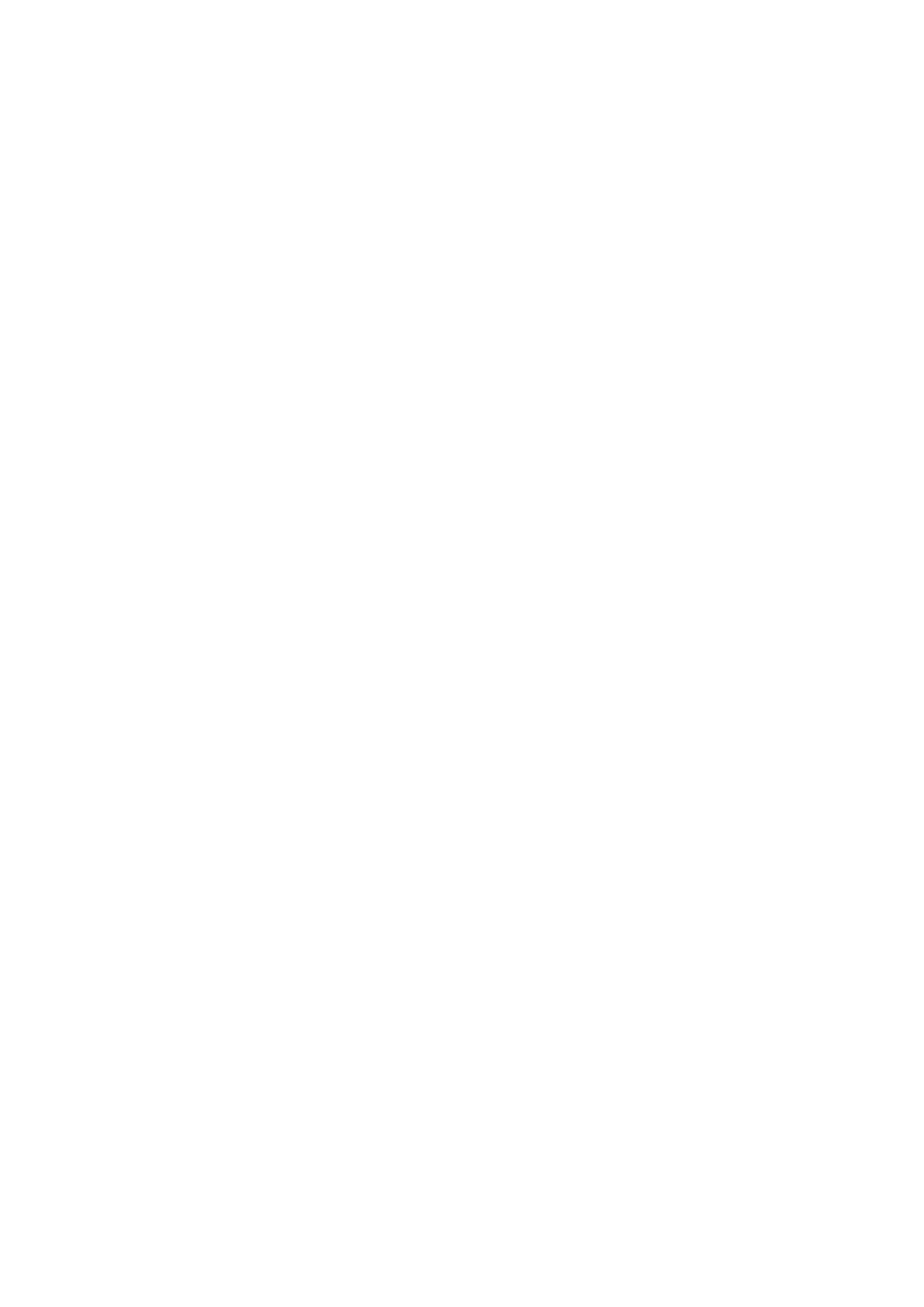## **REPORT**

### **Background**

The Coronavirus pandemic is having, and will continue to have, a large social and financial impact on the lives of all Islanders. It presents a significant level of challenge for Jersey's economy.

The States Assembly has already agreed a package of measures (see  $P.28/2020$  and [R&O.30/2020\)](https://www.jerseylaw.je/laws/enacted/Pages/RO-030-2020.aspx) to enable the Minister for Treasury and Resources to make funds under her control available to support Islanders and businesses on a timely basis.

### **States Grant and the Social Security Fund**

The Social Security Fund ("SSF") receives contributions from employers and employees, and a contribution from the Consolidated Fund via a States Grant. The value of the States Grant helps to create a regular level of total income into the Fund each year.

As part of the Government Plan debate last year, States Members agreed to restrict the value of the States Grant to £65.3 million in 2020 and 2021, with an increased figure in 2022 and the value returning to its underlying formula-led value in 2023.

### **Summary**

The changes proposed in these Regulations remove the obligation to pay any States Grant into the SSF during 2020 and 2021. This is a further way of assisting the Minister for Treasury and Resources in addressing the financial implications of the Covid-19 pandemic.

The value of the States Grant will remain available in the Consolidated Fund to provide the Minister for Treasury and Resources with greater flexibility to allocate funding to priority areas.

The non-payment of the States Grant to the SSF has financial implications to the Fund. Income into the Fund will reduce by  $£130.6$  million over the next 2 years. This is in addition to the recent decision to defer the collection of contribution payments into the Fund for the first 6 months of 2020.

The Social Security (Reserve) Fund remains healthy. At the end of 2019, the Reserve Fund held just under £2 billion. This provides a significant reserve to support the future cost of pensions and benefits. It may be necessary to draw down on some of these reserves in the coming year.

### **Financial and manpower implications**

Under this proposal, the Grant to the SSF will be set to zero for 2020 and 2021. This will increase the funds available in the Consolidated Fund by £65.3 million for this year and next. This will reduce the income into the SSF by the same value.

There are no manpower implications arising from the adoption of these draft Regulations.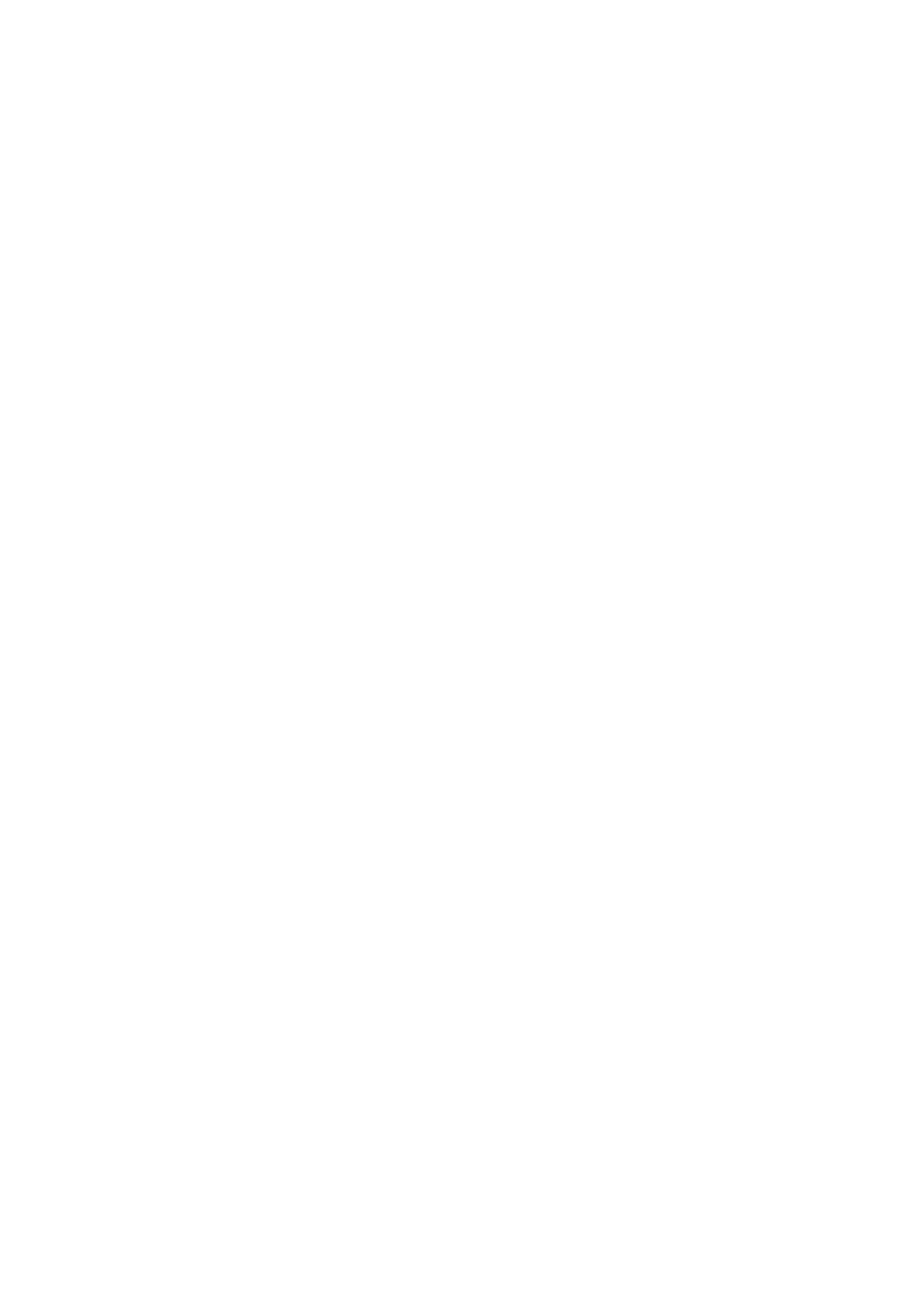## **EXPLANATORY NOTE**

These Regulations, if passed, will remove the obligation on the States to pay into the Social Security Fund for the years 2020 and 2021.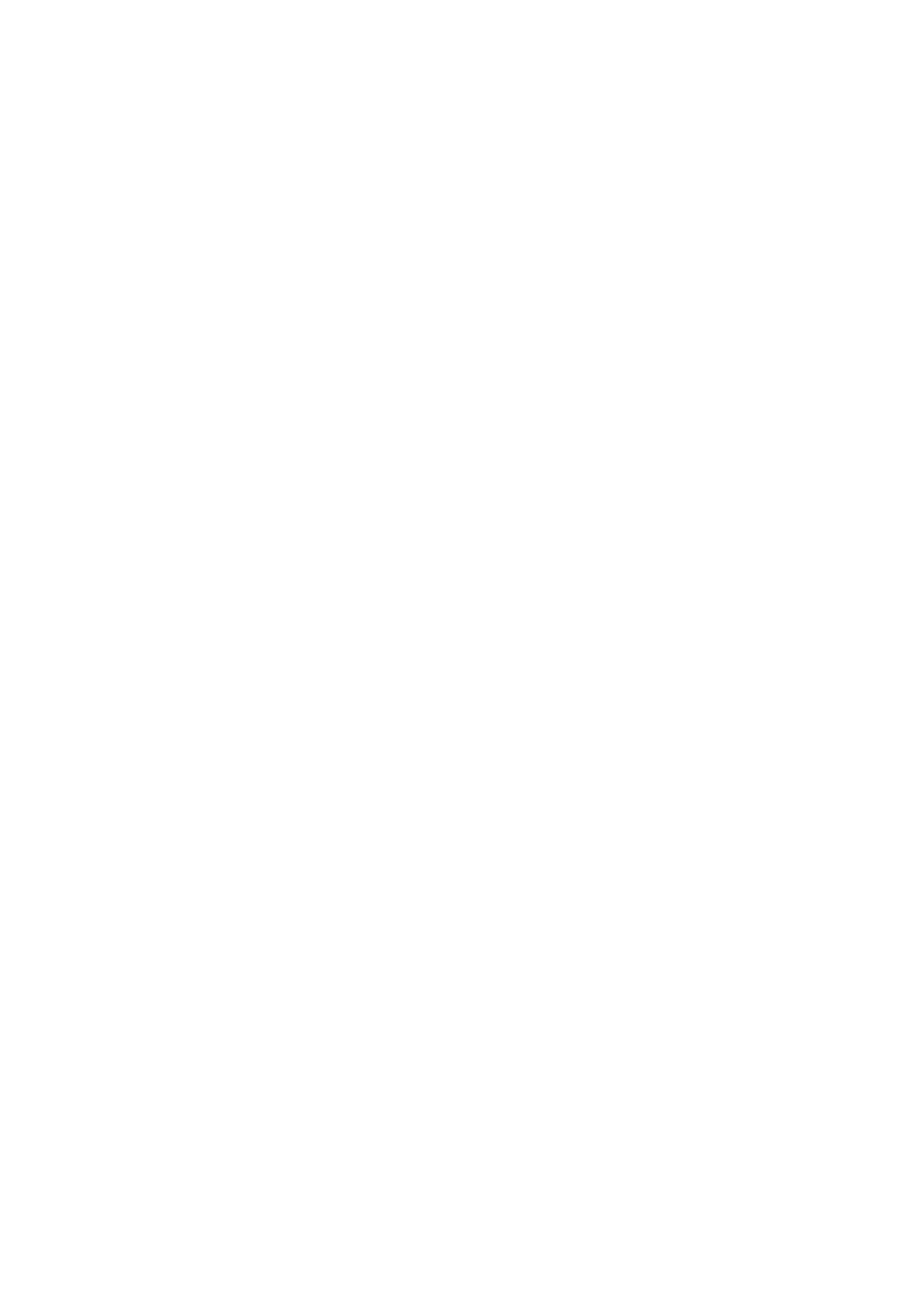

# **DRAFT SOCIAL SECURITY (AMENDMENT OF LAW No. 12) (JERSEY) REGULATIONS 202-**

*Made [date to be inserted] Coming into force [date to be inserted]*

**THE STATES** make these Regulations under Article 50 of the Social Security (Jersey) Law  $1974<sup>1</sup>$  –

## **1 Amendment of the Social Security (Jersey) Law 1974**

- (1) The Social Security (Jersey) Law  $1974^2$  is amended in accordance with the following provisions of these Regulations.
- (2) In these Regulations, a reference to an Article by number only is a reference to the Article of the same number in the Social Security (Jersey) Law 1974.

## **2 Article 4 (source of funds) amended**

In Article 4 after paragraph (3) there is inserted –

"(4) There is no obligation under paragraph (3) to pay into the Social Security Fund an amount for the year 2020 or 2021.".

# **3 Article 9A (contributions by States to supplementation) amended**

In Article 9A –

- (a) in paragraph (1) for "shall be determined annually, for 2019 and ensuing years," there is substituted "must be determined";
- (b) in paragraph  $(4)(a)$  for "each of the years 2019, 2020 and 2021" there is substituted "the year 2019".

# **4 Citation and commencement**

These Regulations may be cited as the Social Security (Amendment of Law No. 12) (Jersey) Regulations 202- and come into force on the day after they are made.